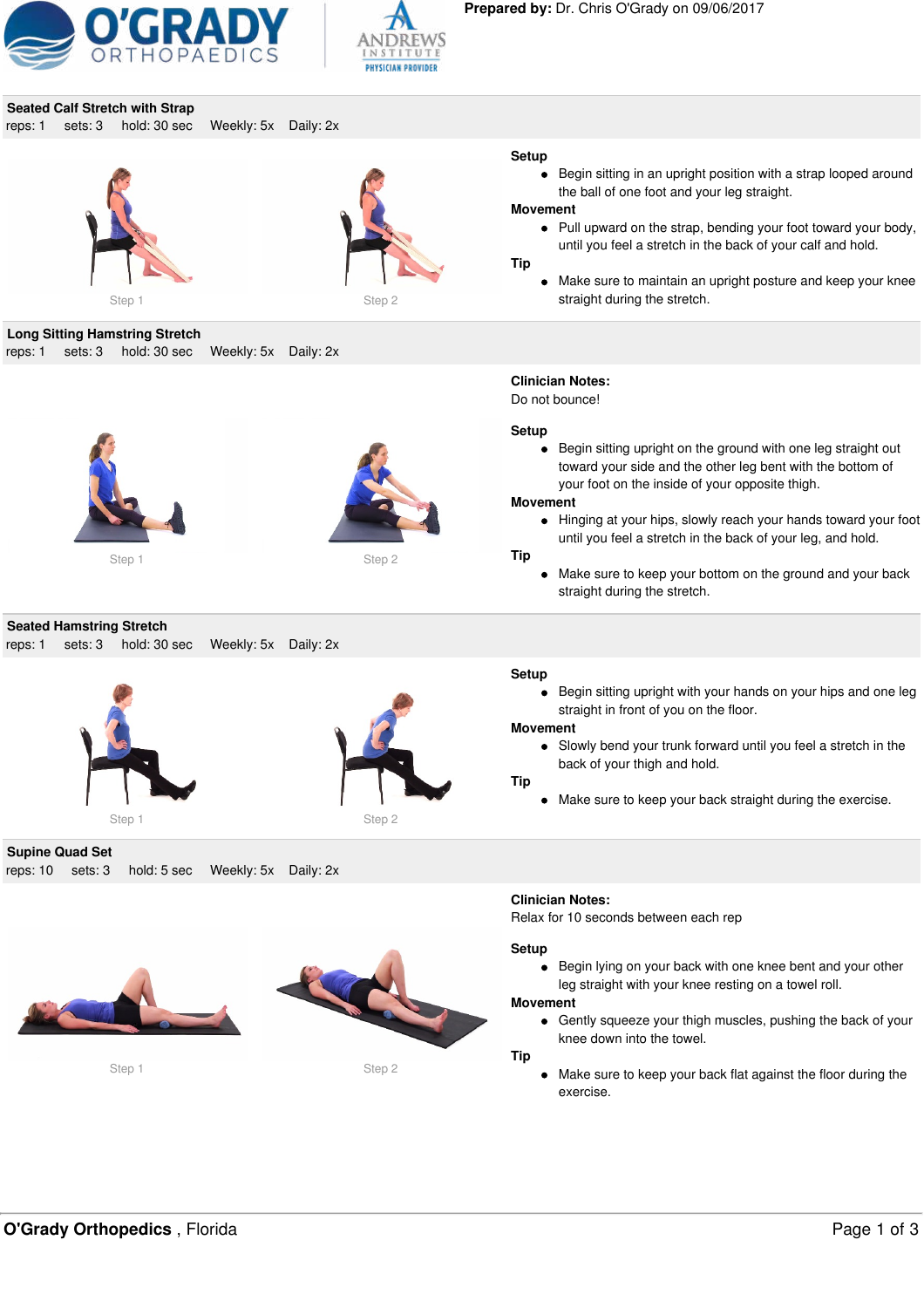

l



| <b>Sidelying Hip Abduction</b>                                                                  |                                                                                                                                                                                                                                                                                                                                                                                                                                                                                                                                                                                               |
|-------------------------------------------------------------------------------------------------|-----------------------------------------------------------------------------------------------------------------------------------------------------------------------------------------------------------------------------------------------------------------------------------------------------------------------------------------------------------------------------------------------------------------------------------------------------------------------------------------------------------------------------------------------------------------------------------------------|
| reps: 10<br>sets: 3<br>hold: 2 sec<br>Weekly: 5x Daily: 2x<br>Step 2<br>Step 1                  | <b>Setup</b><br>Begin lying on your side with your top leg straight and your<br>$\bullet$<br>bottom leg bent.<br><b>Movement</b><br>Lift your top leg up toward the ceiling, then slowly lower it back<br>$\bullet$<br>down and repeat.<br><b>Tip</b><br>Make sure to keep your leg straight and do not let your hips<br>$\bullet$<br>roll backward or forward during the exercise.                                                                                                                                                                                                           |
| <b>Sidelying Hip Adduction</b><br>reps: 10<br>sets: 3<br>hold: 2 sec<br>Weekly: 5x Daily: 2x    |                                                                                                                                                                                                                                                                                                                                                                                                                                                                                                                                                                                               |
| Step 2<br>Step 1                                                                                | <b>Setup</b><br>Begin by lying on your side with one knee bent and your foot<br>$\bullet$<br>resting in front of your other leg.<br><b>Movement</b><br>Slowly lift your straight leg towards the ceiling, then lower it<br>$\bullet$<br>back to the starting position.<br><b>Tip</b><br>Do not let your hips roll backward or forward during the<br>$\bullet$<br>exercise.                                                                                                                                                                                                                    |
| <b>Supine Straight Leg Raises</b><br>sets: 3<br>hold: 5 sec<br>Weekly: 5x Daily: 2x<br>reps: 10 |                                                                                                                                                                                                                                                                                                                                                                                                                                                                                                                                                                                               |
| Step 1<br>Step 2                                                                                | <b>Setup</b><br>Begin lying on your back on a bed or flat surface with your<br>$\bullet$<br>surgical leg straight and your other leg bent.<br><b>Movement</b><br>Pull your toes toward your body, keeping your knee straight,<br>$\bullet$<br>and slowly lift your surgical leg off the bed until it is close to<br>parallel with your other thigh. Hold briefly, then lower it back<br>down to the starting position and repeat.<br>Tip<br>Make sure to keep your thigh muscles tight and your knee<br>$\bullet$<br>straight. Do not turn your foot or hip in or out during the<br>exercise. |
| <b>Seated Long Arc Quad</b>                                                                     |                                                                                                                                                                                                                                                                                                                                                                                                                                                                                                                                                                                               |
| reps: 10<br>sets: 3<br>hold: 5 sec<br>Weekly: 5x Daily: 2x<br>Step 2<br>Step 1                  | <b>Clinician Notes:</b><br>It is ok if your knee does not completely straighten at first, as long as<br>you feel the muscle working.<br><b>Setup</b><br>Begin sitting upright in a chair.<br>$\bullet$<br><b>Movement</b><br>Slowly straighten one knee so that your leg is straight out in<br>$\bullet$<br>front of you. Hold, and then return to starting position and<br>repeat.<br><b>Tip</b><br>Make sure to keep your back straight during the exercise.<br>$\bullet$                                                                                                                   |
|                                                                                                 |                                                                                                                                                                                                                                                                                                                                                                                                                                                                                                                                                                                               |